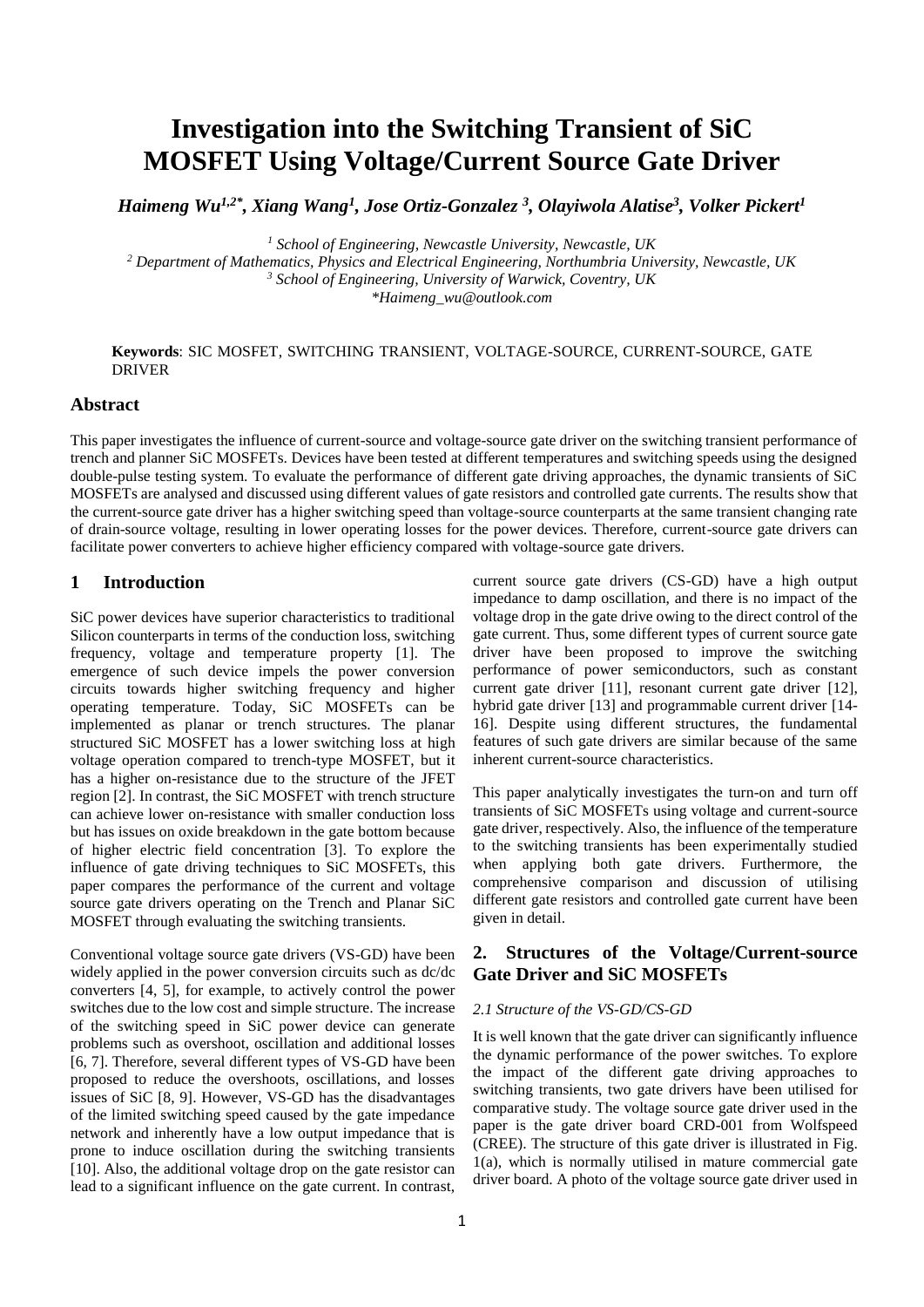

Fig. 1 (a) Diagram of VS-GD; (b) Diagram of CS-GD; (c) Photo of VS-GD; (d) Photo of CS-GD; (e) Voltage-source gate driving waveform; (f) Current-source gate driving waveform

the paper is shown in Fig.1(c). In the conventional voltage source gate driver structure, a fast opto-isolator U1 with high common-mode transient immunity is used to isolate high voltage from the controller, and a gate driver IC boosts the output voltage and current to the required values. The gate resistor can be populated to provide optimum turn-on and turnoff performance while the specific value of the gate resistor is commonly determined by compromising between the switching losses and voltage overshoots. Compared with the mature voltage source gate driver, the current source gate driver is not widely commercially available. The schematic of the proposed current-source gate driver with high-frequency transformer and amplifier is shown in Fig.1(b), and Fig.1(d) presents a photo of the proposed current source gate driver. This current-source gate driver has a simple structure with three functional parts: signal amplification, signal isolation and signal conversion. The input signal can be generated by the controller before the signal is amplified using the amplifier U1. In order to isolate the high voltage from the control system, a transformer T is used before the amplified signal is converted into the corresponding current signal with the assistance of amplifier U2. There are 3 main functions of the proposed gate driver: firstly, amplification: the small input signal generated by the controller is amplified from less than 1V to the gate voltage level (-5V to 15V); secondly, isolation: the control system can be isolated from the high-voltage power circuit; thirdly, conversion: the voltage control signal is converted into the gate current signal, therefore, the constant gate current can be generated once a constant voltage signal is input into the gate driver.

#### *2.2 Gate driving waveforms*

Fig.2(c) shows the diagram of SiC MOSFETs with parasitic capacitors. The typical waveforms of the gate current and

| Time<br>period | Voltage source gate driver                                                                                |                                                                             | Current source gate driver                    |             |
|----------------|-----------------------------------------------------------------------------------------------------------|-----------------------------------------------------------------------------|-----------------------------------------------|-------------|
|                | $V_{\rm gs}$                                                                                              | $I_{\rm g}$                                                                 | $V_{\rm gs}$                                  | $I_{\rm g}$ |
| $t_0 \sim t_1$ | $V_{gon} (1 - e^{\frac{-t}{R_g (C_{gs} + C_{gd})}})$                                                      | $\frac{V_{gon}}{R_{s}}e^{\frac{-t}{R_{s}(C_{gs}+C_{gd})}}$                  | $\frac{I_{g}t}{C_{gs}+C_{gd}}$                |             |
| $t_1 \sim t_2$ | $V_{gs(pl)}$                                                                                              | $\frac{V_{gon} - V_{gs(pl)}}{R_a}$                                          | $V_{\mathit{gs(pl)}}$                         | $I_{\rm g}$ |
|                | $t_2 \sim t_3$ $\left  V_{gon} - (V_{gon} - V_{gs(pl)})e^{\frac{-(t-t_2)}{R_g(C_{gs} + C_{gd})}} \right $ | $\frac{V_{gon} - V_{gs(pl)}}{R_e}e^{\frac{-(t-t_2)}{R_g(C_{gs} + C_{gd})}}$ | $\frac{I_g(t-t_2)}{C_{gs}+C_{gd}}+V_{gs(pl)}$ |             |

Table 1 Gate voltage and gate current expressions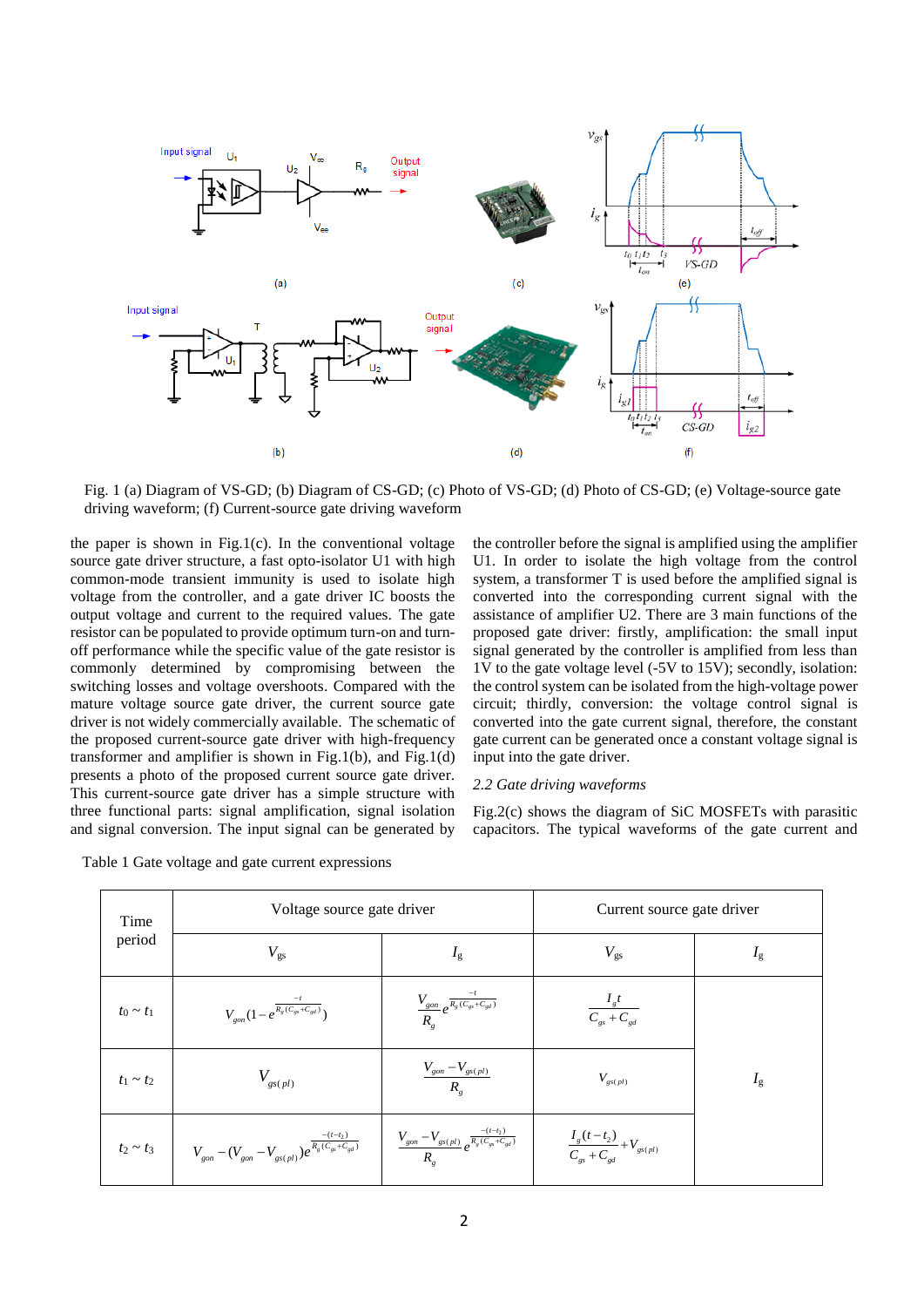voltage using VS-GD and CS-GD are illustrated in Fig.1 (e) and Fig.1 (f) respectively. The switch-on process can be generally divided into three subintervals using both gate drivers. For VS-GD, in the subinterval of  $t_0 \sim t_1$ , there is a step voltage stress across the gate capacitors through gate resistor  $R<sub>g</sub>$ , which results in a gate current surge, and the expression of the gate current is obtained as:

$$
\frac{V_{gon}}{R_g}e^{\frac{-t}{R_g(C_{gs}+C_{gd})}}
$$
 (1)

where  $V_{gon}$  is the on-state gate voltage,  $C_{gs}$  and  $C_{gd}$  represent the gate-source and gate-drain capacitors, respectively. When the gate voltage reaches the Miller plateau voltage  $V_{gs(pl)}$  in the subinterval of  $t_1 \sim t_2$ , the gate current becomes relatively constant and the value is given as:

$$
\frac{V_{gon} - V_{gs(pl)}}{R_g} \tag{2}
$$

In the subinterval of  $t_2 \sim t_3$ , the gate current drops as

$$
\frac{V_{gon} - V_{gs(pl)}}{R_g} e^{\frac{-(t-t_2)}{R_g(C_{gs} + C_{gd})}}
$$
(3)

The corresponding expressions of the gate voltage are given in Table I. In contrast, for CS-GD, the gate current remains the set value  $I_g$  in the entire switching transients and the change of  $V_{gs}$  is proportional with the coefficient of  $I_g/C_{gs} + C_{gd}$  except during the Miller Plateau region. The specific expression of the gate voltage in each subinterval can also be found in Table I.

#### *2.3 Planar/ Trench structure SiC MOSFETs*

Fig. 2 (a) and (b) shows a typical cross-section view of the structure of planar and trench MOSFETs, respectively, and



Fig.2 (a) Planar structure SiC MOSFETs (b) Trench Structure SiC MOSFETs (c) Simplified diagram of SiC MOSFET

(c)

Fig.2 (c) is the simplified diagram of SiC MOSFET. According to the difference of the structure, planar MOSFETs can realise higher voltage rating owing to the thicker drift layer, but with increased on-resistance which is caused by the current flowing path and the existence of the inner JFET region. Moreover, the channel mobility of planar MOSFETs is usually lower because of the manufacturing technique. Therefore, the higher percentage of resistance is coming from the channel in the planar structure. Trench MOSFETs usually have lower on-resistance due to the higher channel density and a shorter flowing path, but the breakdown voltage is commonly lower because of the thinner drift layer. Also, generally speaking, the input capacitance  $C_{iss}$  ( $C_{iss} = C_{gs} + C_{gd}$ ) of SiC planar MOSFETs is smaller than that of the Trench MOSFETs which is also determined by the structure of thicker drift layer, thereby, the SiC planar MOSFETs can achieve higher switching speed with less switching loss, compared with the trench counterparts.

## **3 Experiment Results**

#### *3.1 Double-pulse Test Set-up*

As is shown in Figure 3 (a), the half-bridge topology is used in the double-pulse test set up where the two MOSFETs are of the same type. The top switch is always off which is used as the diode. The bottom switch is connected with the gate driver. When the DUT is turned on, the current is conducted through the inductor, and it increases to reach the test current. Then the DUT is turned off and the current path changes from the DUT to the top MOSFET body diode; after a short period, the DUT is turned on again, and the switching transient of the device under test is captured using an oscilloscope. The photo of the double pulse test setup is presented in Fig. 3(b). A temperature adjustable heatplate is assembled underneath the power circuit.



Fig. 3 (a) schematic of the double pulse test set up (b) photo of the double pulse test setup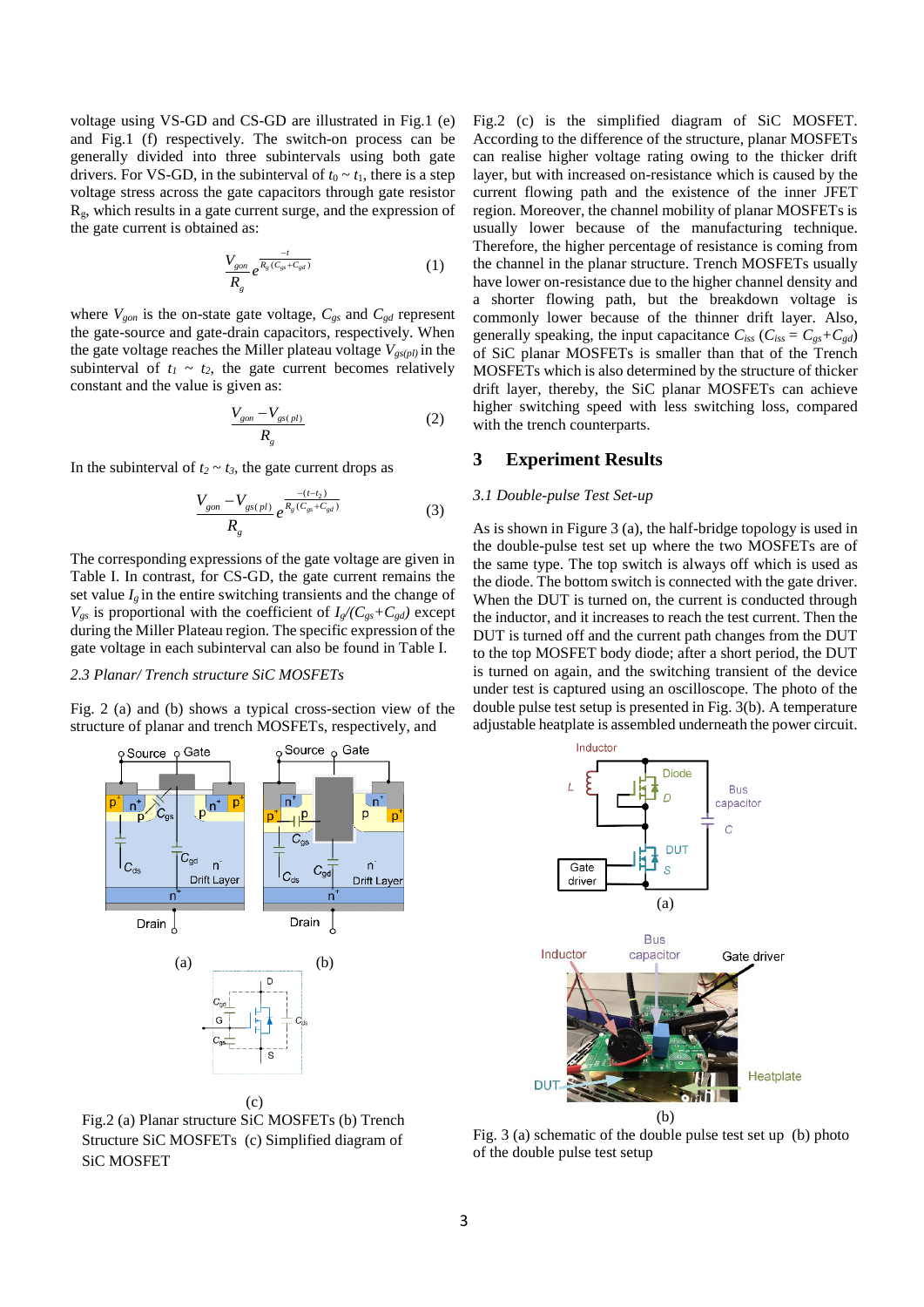

Fig.4 switching transient of trench SiC MOSFET under different temperature. Test condition:  $V_{DS} = 400V$ ,  $I_{DS} = 10A$ . (a) current source gate driver,  $I_{GS} = 40 \text{mA}$ ; (b) voltage source gate driver,  $R_g = 235\Omega$ 



Fig.5 switching transient of planar SiC MOSFET under different temperature. Test condition:  $V_{DS} = 400V$ ,  $I_{DS} = 10A$ . (a) current source gate driver,  $I_{GS} = 36 \text{mA}$ ; (b) voltage source gate driver,  $R_g = 235Ω$ 

board, which is adhesive with power MOSFETs using thermal grease.

#### *3.2 Temperature influence to switching transients*

The double pulse test is conducted on two types of SiC MOSFET, SiC trench MOSFET (SCT3060AL) rating at 650V/39A and SiC planar MOSFET (C3M0065090D) rating at 900V/36A. The SiC MOSFET gate driver board CRD-001 from Wolfspeed (CREE) has been utilised as the VS-GD.

The switching transient of the trench SiC MOSFET under different temperature is presented in Fig. 4, where the MOSFETs have been tested at three different temperatures: 25, 75 and 150  $^{\circ}$ C. In general, the temperature has a small impact on the switching transient, and the gate voltage at Miller plateau region is slightly decreased with the temperature rise from 25  $\mathrm{C}$  to 150  $\mathrm{C}$ , which is in agreement with the study in [17]. The same test procedure has been applied to the planar SiC MOSFET, the similar results can be obtained as is illustrated in Fig. 5.

#### *3.3 Gate current to switching transients*

Fig. 6 and Fig. 7 shows the influence of the gate current to the switching transients. The gate current has been set at four



Fig.6 switching transient of trench SiC MOSFET under different switching speed. Test condition:  $V_{DS} = 400V$ ,  $I_{DS} =$ 10A, Temperature =  $25^{\circ}$ C. (a) current source gate driver; (b) voltage source gate driver



Fig.7 switching transient of planar SiC MOSFET under different switching speed. Test condition:  $V_{DS} = 400V$ ,  $I_{DS} =$ 10A, Temperature =  $25^{\circ}$ C. (a) current source gate driver; (b) voltage source gate driver.

different values: 28, 44, 64 and 80mA in the CS-GD, and three different gate resistors have been applied in the VS-GD: 235, 160 and 100 Ω. Unlike the temperature, it is evident that the direct-controlled gate current in the CS-GD and the variation of gate resistors in the VS-GD has a significant impact on the switching performance of the SiC MOSFET: higher gate current increases the switching speed of the device but introduces the higher oscillation on both the gate voltage and gate current. In Fig.6, it can be seen that different programmed gate current generates different rising time to reach Miller plateau using the CS-GD, whereas, it is an almost identical time when using different gate resistor using the VS-GD. This phenomenon can also be observed when employing the planar SiC MOSFET as illustrated in Fig.7. It is also noted that the planar SiC MOSFETs have faster turn-on and turn off transient compared with trench counterparts, which is relevant to the smaller gate-source capacitance.

Fig.8 illustrates the switching performances of MOSFETs using the CS-GD and the VS-GD when the same switching speed has been realised. In other words, the device has the same dV/dt and dI/dt during the switching transients. The experiment has been conducted when  $V_{DS} = 400V$ ,  $I_{DS} = 10A$ and the temperature =  $25^{\circ}$ C. Meanwhile, the gate current  $I_{gs}$  is set as 60mA in the CS-GD, and the gate resistor  $R_g$  is 160  $\Omega$ in the VS-GD. The results show that CS-GD provides shorter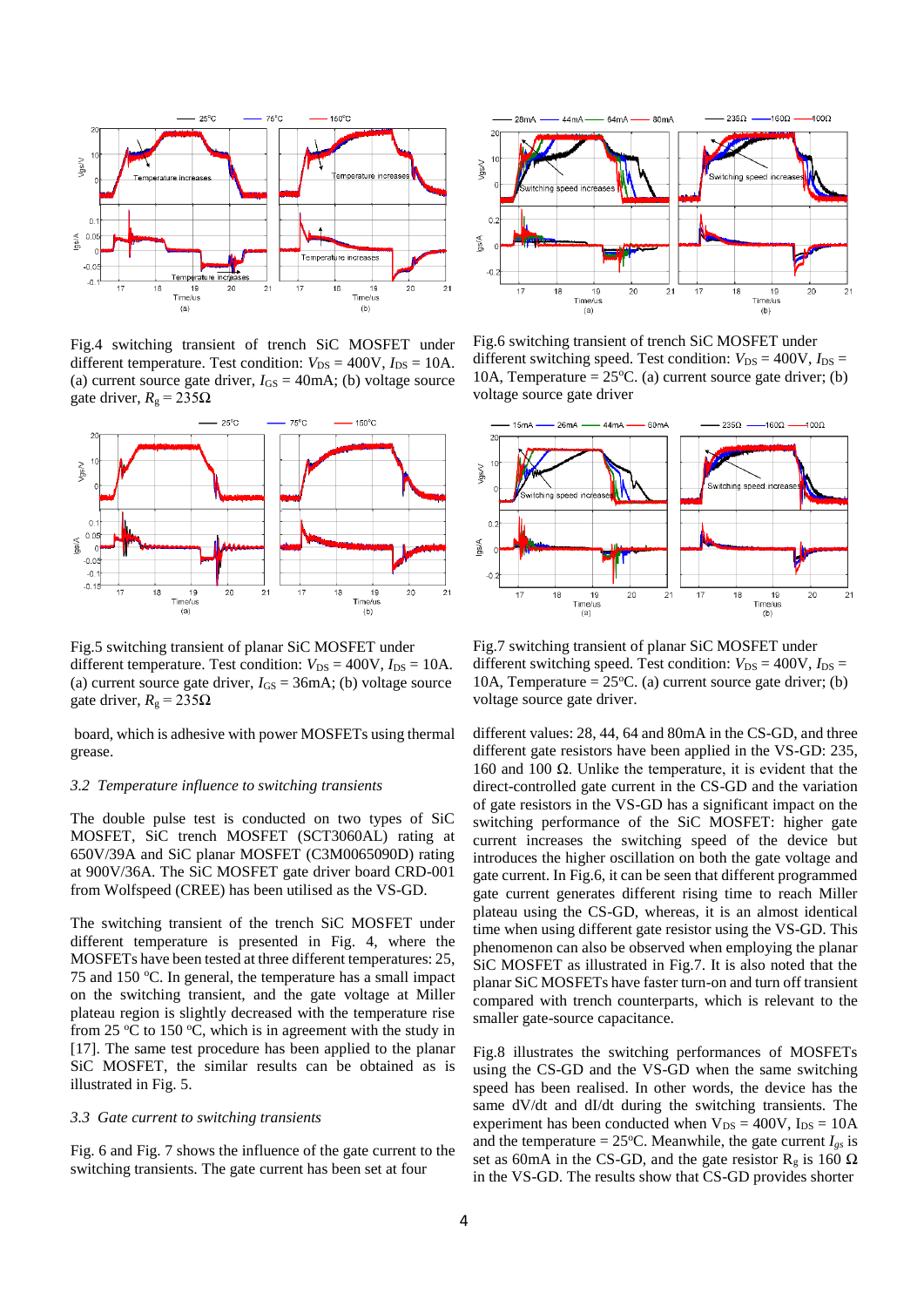

Fig.8 comparison of the current source and voltage source gate driver. Test condition:  $V_{DS} = 400V$ ,  $I_{DS} = 10A$ , Temperature =  $25^{\circ}$ C,  $I_{gs}$  = 60mA (for current source gate driver),  $R_g = 160Ω$  (for voltage source gate driver). (a) gate voltage comparison; (b) gate current comparison; (c) dV/dt comparison; (d) dI/dt comparison.

switching time than the VS-GD. Furthermore, as indicated in Fig. 8, it is can be observed that the gate voltage of the current source gate driver is higher than the gate current during the time *t* after the Miller plateau, which means it can reduce the on-state voltage of the device as well as the operating losses.

## **4 Conclusion**

This paper presents a comparative study of the switching transient of SiC MOSFETs using voltage source gate driver and current source gate driver. Both planar and trench SiC MOSFETs have been tested to investigate the switching performance at different gate driving techniques. It is found that the temperature has a relatively negligible impact on the switching performance for both SiC MOSFETs, and higher switching speeds introduces higher oscillation for both driver technologies. Experimental results show also, that the current source gate driver can achieve faster switching transient at lower switching losses, which is beneficial for the highefficiency power conversion.

## **5 Acknowledgements**

The authors would like to acknowledge the Engineering and Physical Sciences Research Council (EPSRC), UK, for supporting the project of Reliability, Condition Monitoring and Health Management Technologies for WBG Power Modules (EP/R004366/1)

# **6 Reference**

[1] A. Castellazzi, A. Fayyaz, G. Romano, L. Yang, M. Riccio, and A. Irace, "SiC power MOSFETs performance, robustness and technology maturity," *Microelectronics Reliability,* vol. 58, pp. 164-176, 2016.

- [2] ROHM. "Ultra Low Ron SiC Trench Devices." https://www.rohm.com.tw/documents/11405/851226/12 0517.pdf (accessed 2012).
- [3] L. Cao, Q. Guo, and K. Sheng, "Comparative Evaluation of the Short circuit Capability of SiC Planar and Trench Power MOSFET," in *2018 IEEE 2nd International Electrical and Energy Conference (CIEEC)*, 2018: IEEE, pp. 653-656.
- [4] P. James, A. Forsyth, G. Calderon-Lopez, and V. Pickert, "DC-DC converter for hybrid and all electric vehicles," in *The 24th International Battery, Hybrid and Fuel Cell Electric Vehicle Symposium and Exhibition (EVS 2009)*, 2009.
- [5] H. Wu, V. Pickert, D. Giaouris, and B. Ji, "Nonlinear Analysis and Control of Interleaved Boost Converter Using Real-Time Cycle to Cycle Variable Slope Compensation," *IEEE Transactions on Power Electronics,* vol. 32, no. 9, pp. 7256-7270, 2017.
- [6] T. Liu, R. Ning, T. T. Wong, and Z. J. Shen, "Modeling and analysis of SiC MOSFET switching oscillations," *IEEE Journal of Emerging and Selected Topics in Power Electronics,* vol. 4, no. 3, pp. 747-756, 2016.
- [7] A. P. Camacho, V. Sala, H. Ghorbani, and J. L. R. Martinez, "A Novel Active Gate Driver for Improving SiC MOSFET Switching Trajectory," *IEEE Transactions on Industrial Electronics,* vol. 64, no. 11, pp. 9032-9042, 2017.
- [8] A. Niwa, T. Imazawa, T. Kimura, T. Sasaya, T. Isobe, and H. Tadano, "Novel dead time controlled gate driver using the current sensor of SiC-MOSFET," in *Industrial Electronics Society, IECON 2015-41st Annual Conference of the IEEE*, 2015: IEEE, pp. 001651- 001656.
- [9] Y. Yang, Y. Wang, and Y. Wen, "An active gate driver for improving switching performance of SiC MOSFET," in *2018 7th International Symposium on Next Generation Electronics (ISNE)*, 2018: IEEE, pp. 1-4.
- [10] W. Frank and Z. Zheng, "Performance Comparison Between Voltage Source and Current Source Gate Drive Systems," in *PCIM Europe 2018; International Exhibition and Conference for Power Electronics, Intelligent Motion, Renewable Energy and Energy Management*, 2018: VDE, pp. 1-5.
- [11] I. A. Mashhadi, E. Ovaysi, E. Adib, and H. Farzanehfard, "A Novel Current-Source Gate Driver for Ultra-Low-Voltage Applications," *IEEE Transactions on Industrial Electronics,* vol. 63, no. 8, pp. 4796-4804, 2016.
- [12] P. Anthony, N. McNeill, and D. Holliday, "High-speed resonant gate driver with controlled peak gate voltage for silicon carbide MOSFETs," *IEEE Transactions on Industry Applications,* vol. 50, no. 1, pp. 573-583, 2014.
- [13] C.-M. Wang, "A Revisit to Resonant Gate Driver and a Hybrid Driver to Improve EMI vs. loss Tradeoff for SiC MOSFET," in *PCIM Europe 2016; International Exhibition and Conference for Power Electronics, Intelligent Motion, Renewable Energy and Energy Management; Proceedings of*, 2016: VDE, pp. 1-7.
- [14] X. Wang, H. Wu, and V. Pickert, "Design of an Advanced Programmable Current-Source Gate Driver for Dynamic Control of SiC Device," in *2019 IEEE*